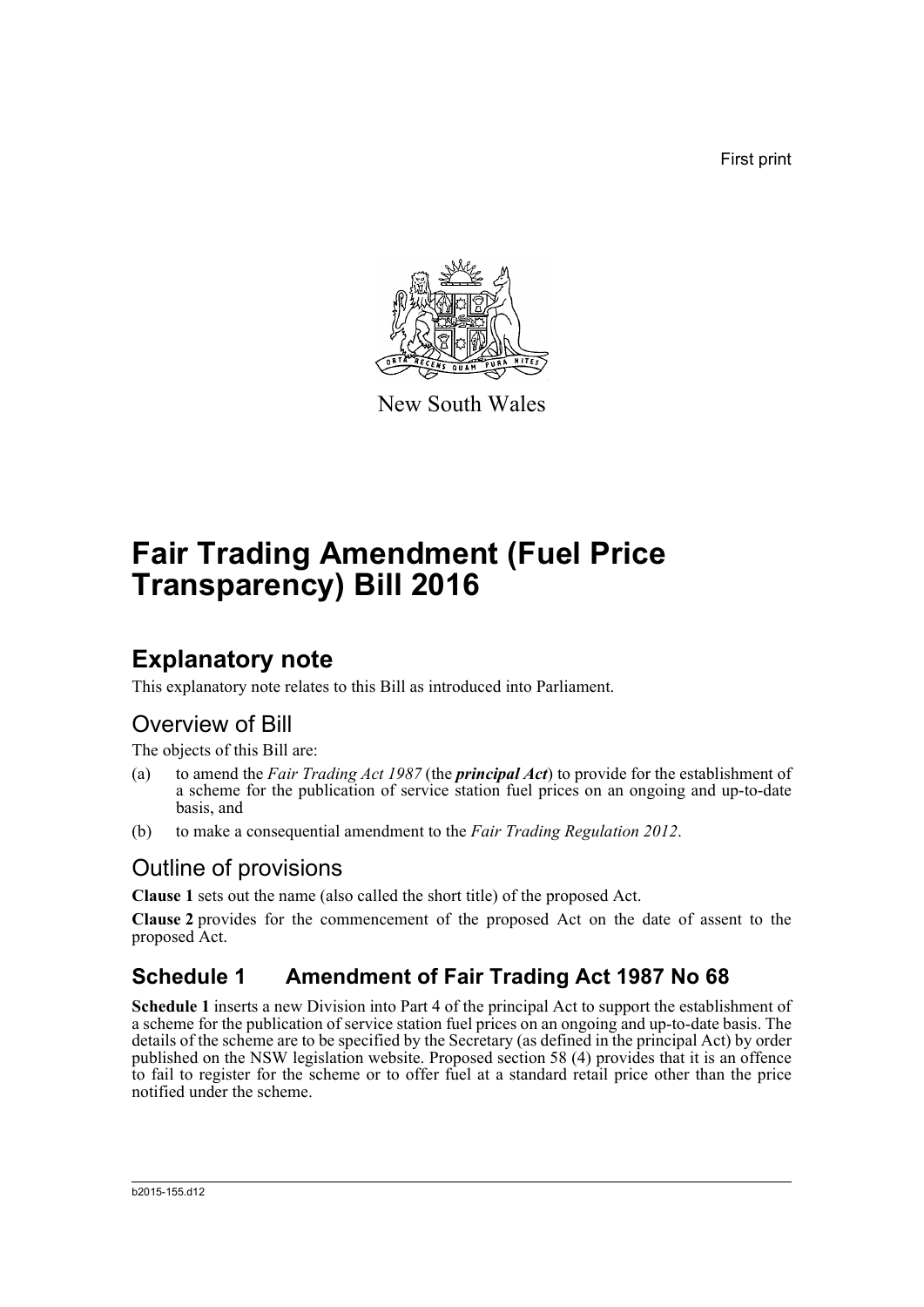## **Schedule 2 Amendment of Fair Trading Regulation 2012**

**Schedule 2** amends the *Fair Trading Regulation 2012* to include an offence relating to the scheme as a penalty notice offence.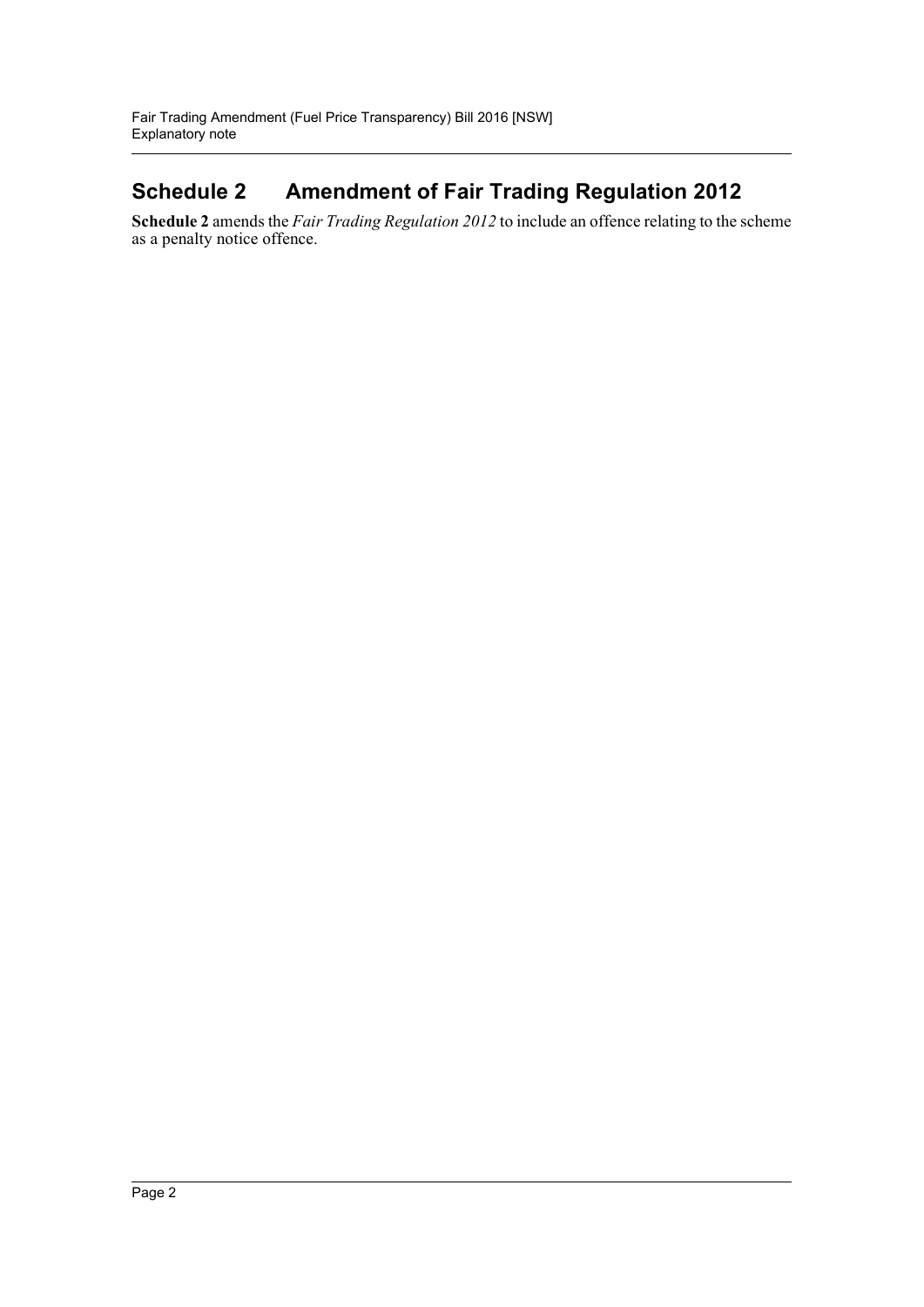First print



New South Wales

## **Fair Trading Amendment (Fuel Price Transparency) Bill 2016**

## **Contents**

|            |                                                  | Page |
|------------|--------------------------------------------------|------|
|            | Name of Act                                      |      |
|            | Commencement                                     |      |
| Schedule 1 | Amendment of Fair Trading Act 1987 No 68         |      |
| Schedule 2 | <b>Amendment of Fair Trading Regulation 2012</b> | 5    |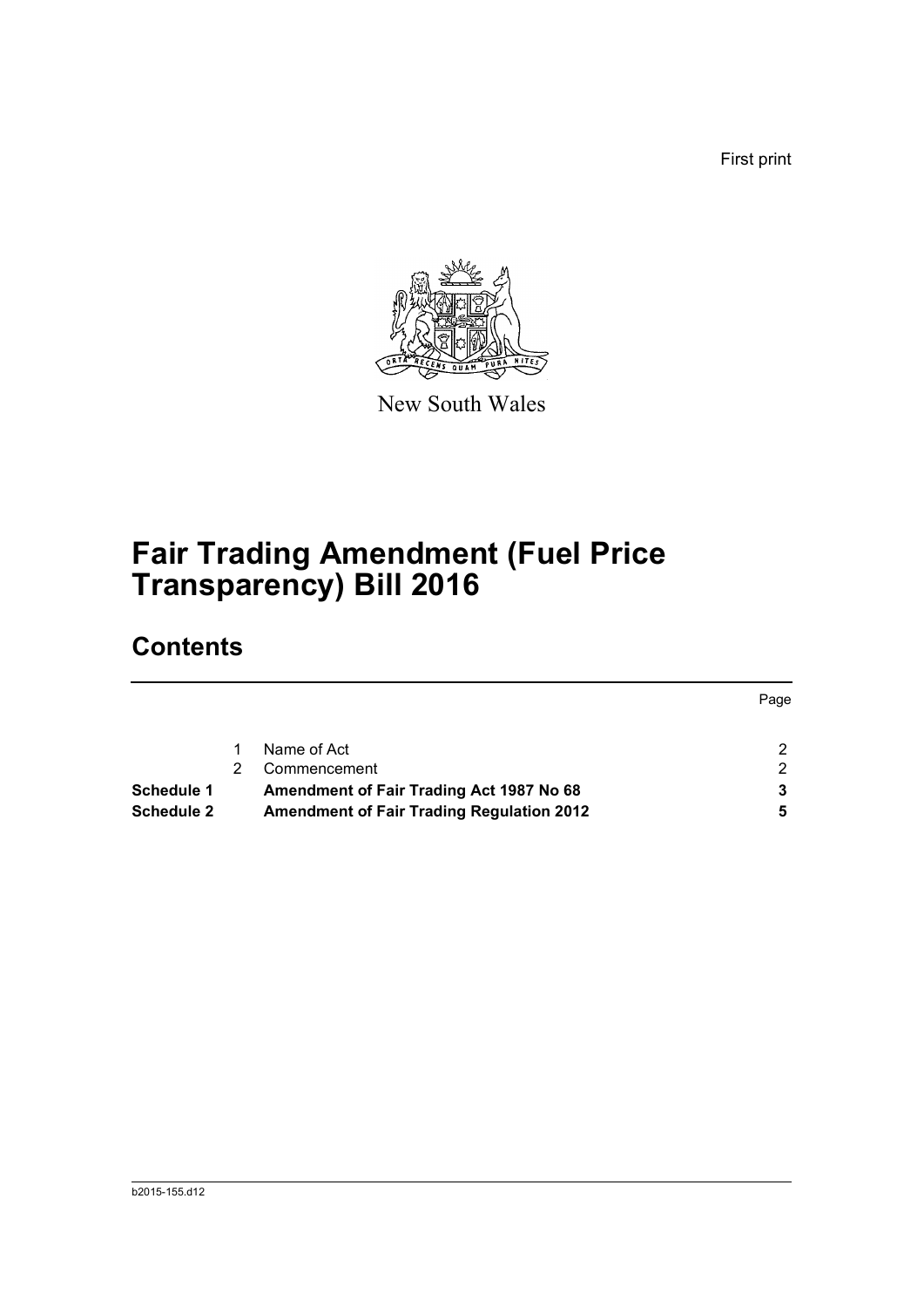

New South Wales

## **Fair Trading Amendment (Fuel Price Transparency) Bill 2016**

No , 2016

#### **A Bill for**

An Act to amend the *Fair Trading Act 1987* to provide for the establishment of a scheme for the publication of service station fuel prices; and to make a consequential amendment to the *Fair Trading Regulation 2012*.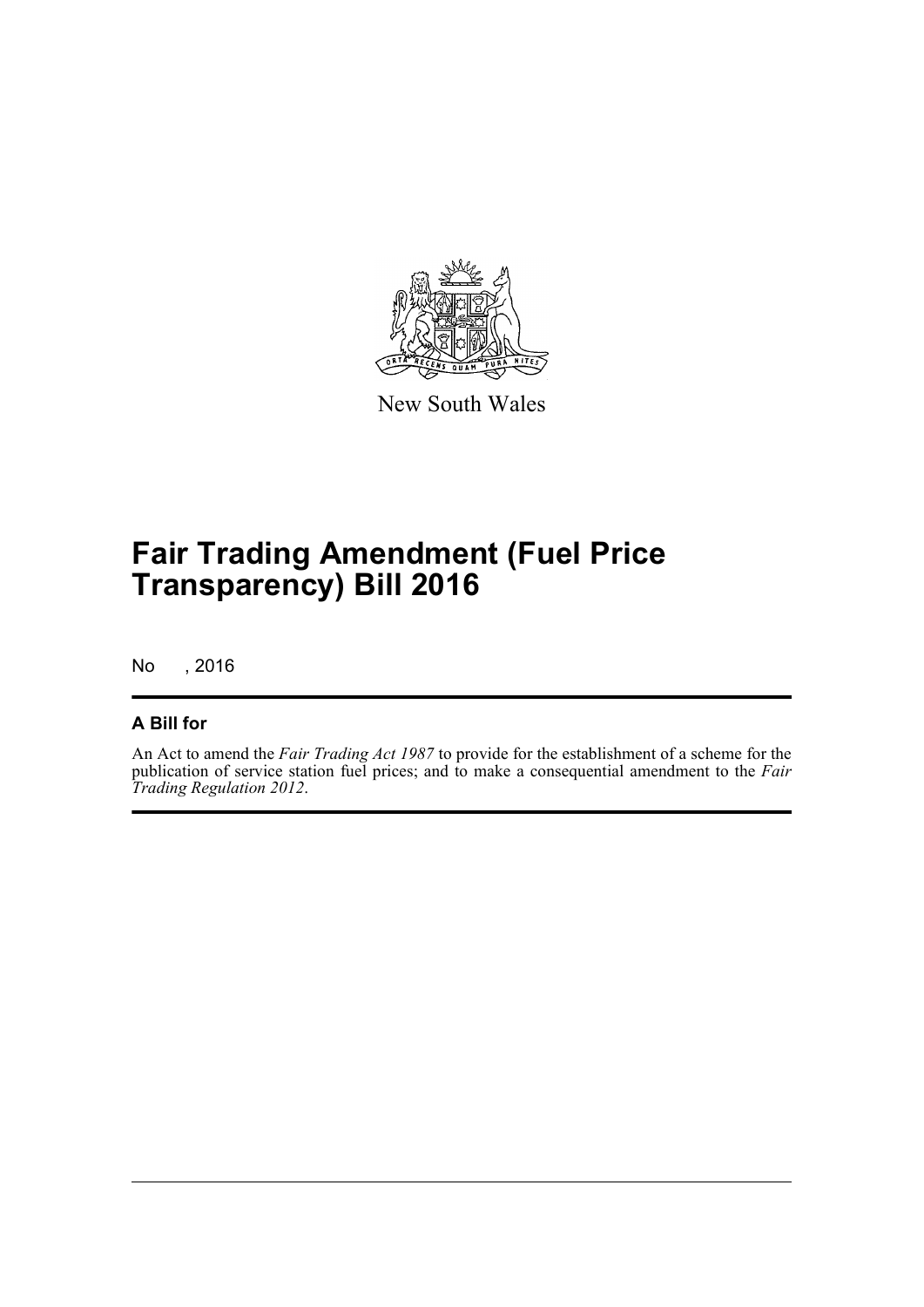<span id="page-4-1"></span><span id="page-4-0"></span>

| The Legislature of New South Wales enacts: |                                                                            |                |
|--------------------------------------------|----------------------------------------------------------------------------|----------------|
|                                            | Name of Act                                                                | $\mathcal{P}$  |
|                                            | This Act is the Fair Trading Amendment (Fuel Price Transparency) Act 2016. | 3              |
|                                            | Commencement                                                               | $\overline{a}$ |
|                                            | This Act commences on the date of assent to this Act.                      | 5              |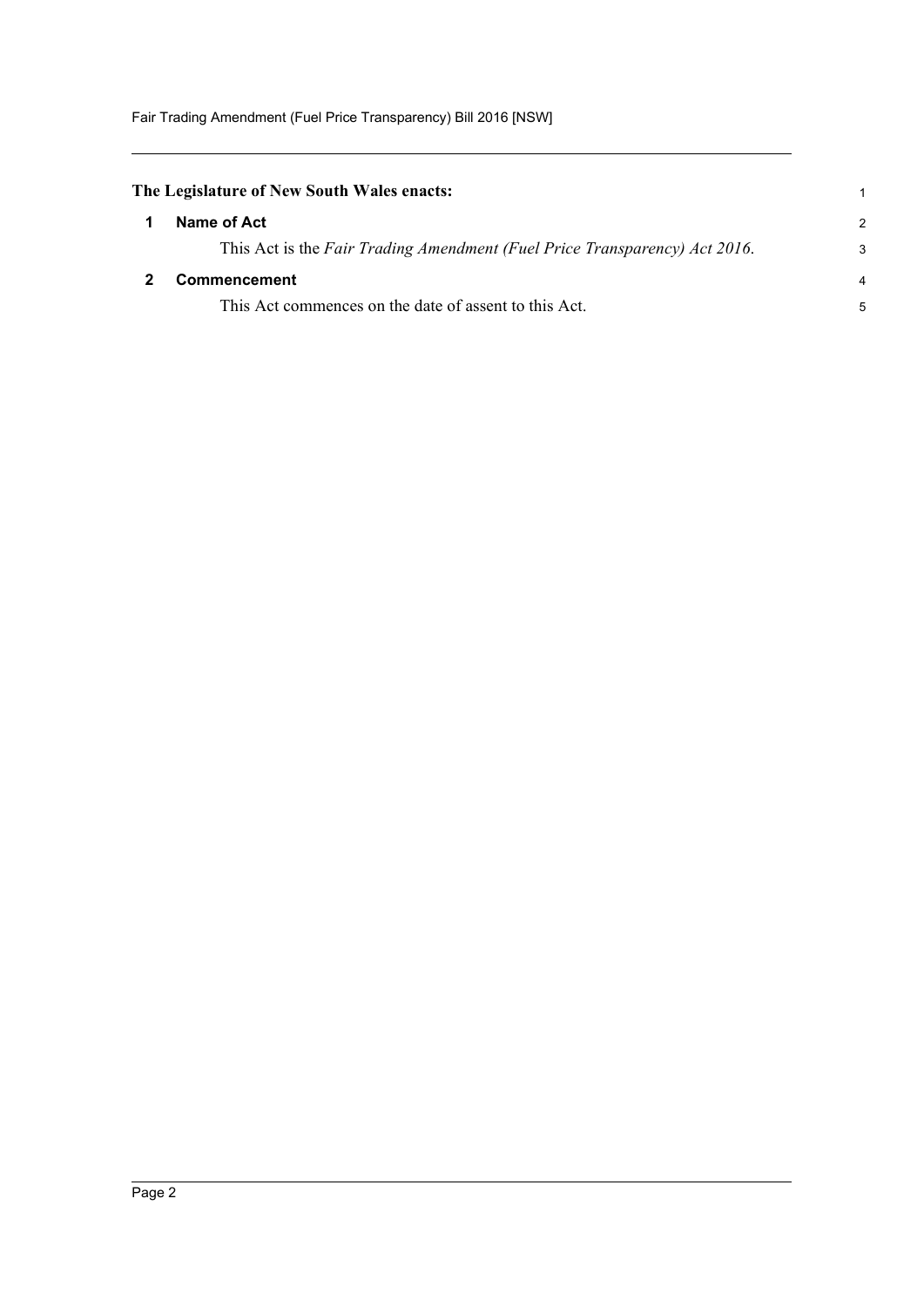#### <span id="page-5-0"></span>**Schedule 1 Amendment of Fair Trading Act 1987 No 68 Part 4 NSW consumer safety and information requirements** Insert after Division 5: **Division 6 Publication of service station fuel prices 58 Scheme for publication of service station fuel prices**  (1) The Secretary may, by order published on the NSW legislation website, establish a scheme for the publication of standard retail prices of prescribed fuel available for the fuelling of motor vehicles at service stations on an ongoing and up-to-date basis. (2) Without limiting subsection (1), the order may: (a) specify requirements for the registration of service stations or service station operators for the purposes of the scheme or apply the scheme to persons, or persons of a specified class, registered under the *Biofuels Act 2007*, and (b) specify requirements for the notification of the standard retail price of each kind of fuel available at a service station for the fuelling of motor vehicles and the date and time from which the notified price is the standard retail price for the fuel. (3) The Secretary may arrange for information notified under the order to be published as the Secretary thinks fit, including by making it available on a website, through a telecommunication system or by any other means. (4) The operator of a service station is guilty of an offence if: (a) the service station or operator is not registered as required by an order under this section, or (b) a type of prescribed fuel is offered for retail sale for the fuelling of motor vehicles at the service station at a standard retail price other than the price notified as being in effect at the time of the offer in accordance with an order under this section. (5) It is a defence to a prosecution for an offence against subsection (4) if the defendant proves that the commission of the offence was due to causes over which the defendant had no control and that the defendant took reasonable precautions and exercised due diligence to prevent the commission of the offence. (6) In this section: *biodiesel*, *biodiesel blend*, *ethanol* and *petrol-ethanol blend* have the same meanings as in the *Biofuels Act 2007*. *prescribed fuel* means the following: (a) petrol, being a petroleum-based fuel (whether or not containing ethanol) for spark-ignition internal combustion engines that is sold as petrol or as petrol-ethanol blend, but does not include diesel fuel, aviation fuel or liquid petroleum gas, (b) diesel fuel, being a petroleum-based fuel (whether or not containing biodiesel) for internal combustion engines that is sold as diesel fuel or as a biodiesel blend, (c) liquefied petroleum gas, (d) liquefied natural gas, 1  $\overline{2}$ 3 4 5 6 7 8 9 10 11 12 13 14 15 16 17 18 19 20 21 22 23 24 25 26 27 28 29 30 31 32 33 34 35 36 37 38 39 40 41 42 43 44 45 46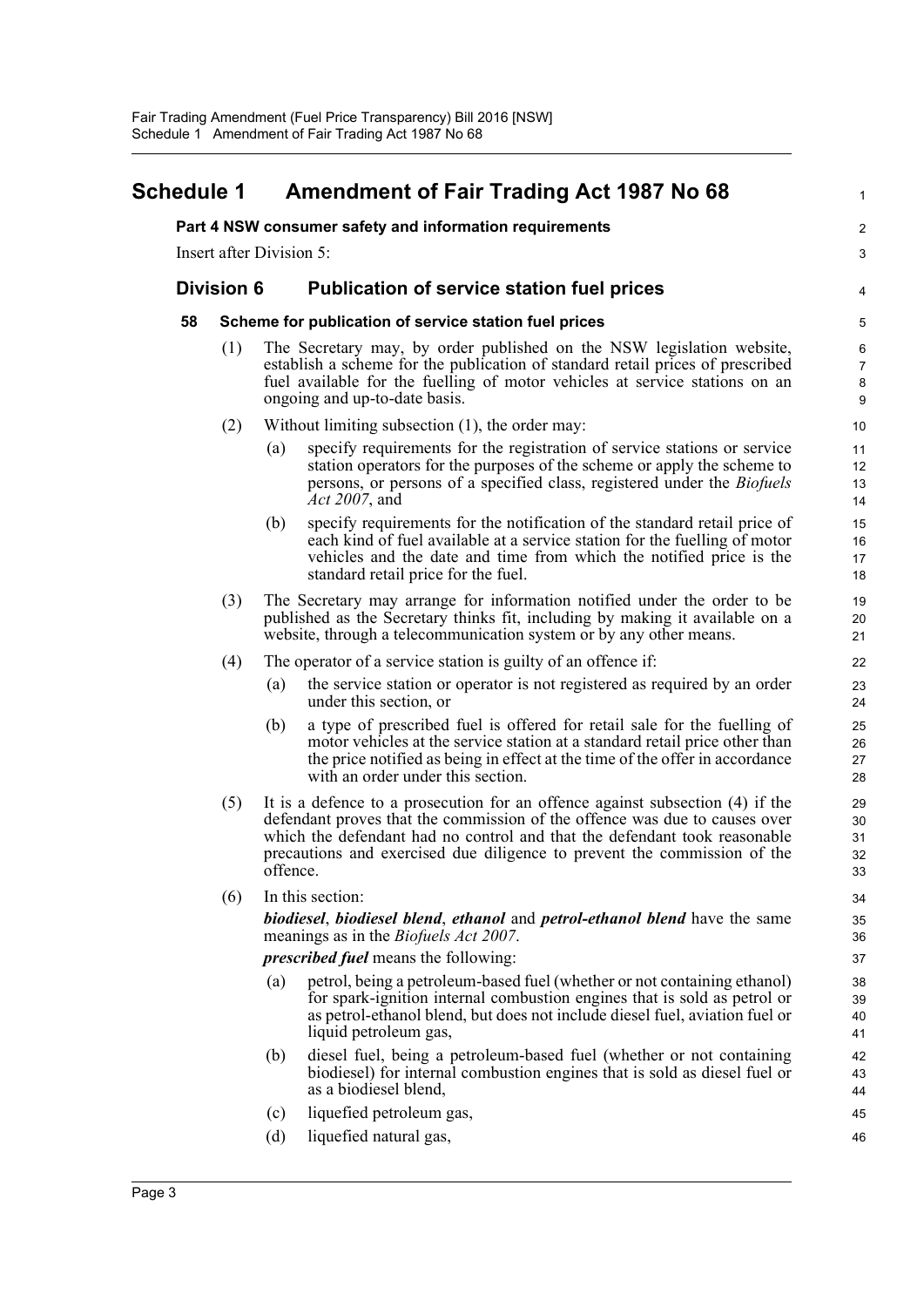- (e) compressed gas,
- (f) any fuel specified in a preceding paragraph that is combined with another such fuel or other substance.

*service station* means a building or place used for the fuelling of motor vehicles involving the sale by retail of a prescribed fuel, whether or not any other fuel or other product is sold there and whether or not the building or place is used for any other purpose, but does not include a building or place used primarily for the purpose of hiring, leasing or selling motor vehicles.

*service station operator* means a person who operates or controls the operation of a service station.

*standard retail price*, in relation to a prescribed fuel supplied by retail at a service station, means the price per litre at which the fuel is available to retail customers without any discounts or special offers.